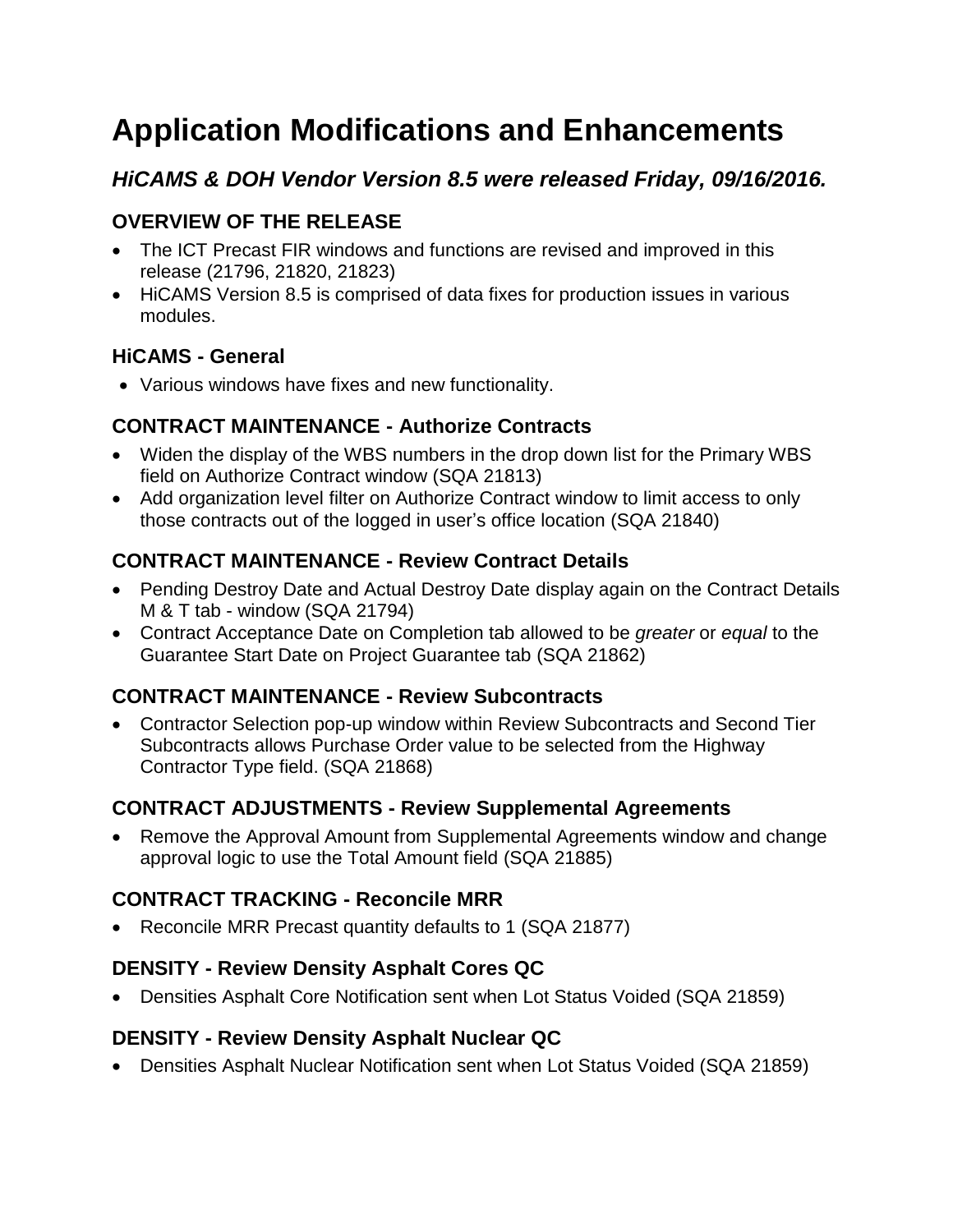## **FIELD INSPECTION REPORTS (FIR) - Review Field Inspection Reports**

PRECAST CONCRETE:

- Among Slump, Flow JRing, or Spread at least one has to be greater than 0 and at least one of these values is required in order to Authorize a PC FIR. (SQA 21818)
- Test ID columns was added to the Precast FIR Query Tool. (SQA 21866)

STAY-IN-PLACE:

Inspection Date is allowed to be entered without an error. (SQA 21889)

STRUCTURAL STEEL:

 FIR Structural Steel displays correct message referencing FIR Report Type Structural Steel. (SQA 21831)

## **FIELD INSPECTION REPORTS (FIR) – Review ICT Precast Data**

- Review ICT Precast Data window (SQA 21796)
	- o Change Review window to have two tabs: Failures and Report
	- o Remove ICT Errors tab and replace with the Report tab
	- o Rename Item Type tab to Failures
	- o Failures (Item Type) and Items tab to display as tiled on the same tab.
	- o Navigate to FIR window when double click on the FIR ident column
	- o Rename and change default order of column
	- o Failures change to Archive (ARCHV) after 30 days
	- o Failures removed when data is fixed
	- o SAVE AS function fixed
- Reporting available from Review window Reports tab for Missing data, Products not Linked to Casts, Invalid data (multiple reasons), Date Issues (multiple reasons), Contract specific errors, and Informational errors (SQA 21820)
- ICT Precast data Query tool added additional fields (SQA 21823)
	- o Cast ID: value displayed if Cast row; Alternate ID column will be blank
	- o Alternate ID: value displayed if Product row; Cast ID column will be blank
	- o Inspector NCID Name:displays the NCID name and is also the HiCAMS Staff Name
	- o Itemtype Imported Date: the date ICT Itemtype data was retrieved and put into HiCAMS
	- o Item Imported Date: the date ICT Item data was retrieved and put into HiCAMS
	- o Age At Test: age of product when tested
- Authorized FIR with subsequent Products scanned intended for the Authorized FIR ICT FIR will be updated with additional products. (SQA 21855)
- Rejected Alt ID status resets to Available and keeps 0 quantity on the Precast FIR (SQA 21793)
- Send notification to Inspector that ICT generated FIR is now in HiCAMS (SQA 21876)